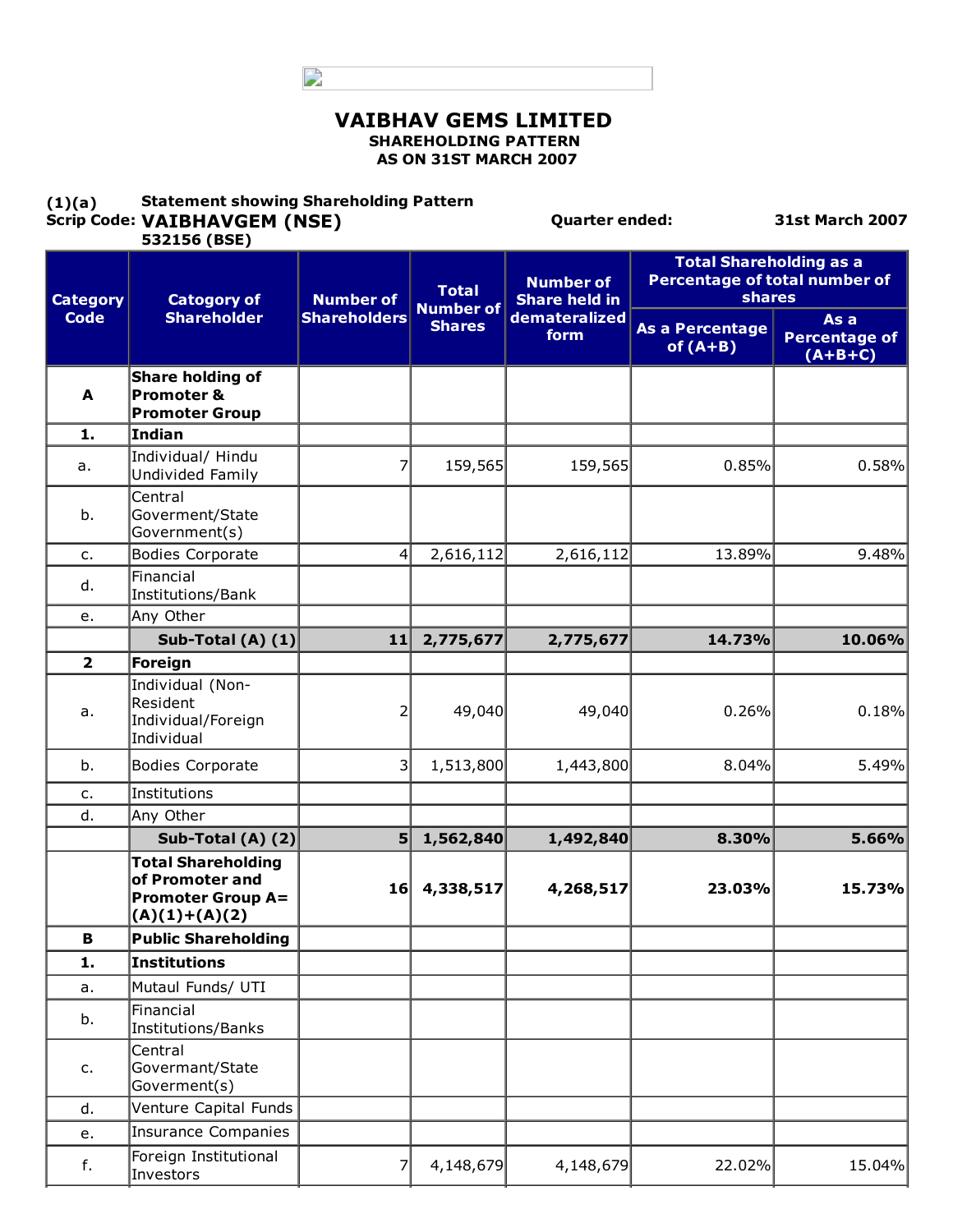| g.          | Foreing Venture<br>Capital Investors                                                                |                 |                  |            |            |         |
|-------------|-----------------------------------------------------------------------------------------------------|-----------------|------------------|------------|------------|---------|
| h.          | Any Other                                                                                           | $\mathbf{1}$    | 2,000            | 2,000      | 0.01%      | 0.01%   |
|             | Sub-Total $(B)(1)$                                                                                  | $\vert 8 \vert$ | 4,150,679        | 4,150,679  | 22.03%     | 15.05%  |
| 2.          | <b>Non-Institutions</b>                                                                             |                 |                  |            |            |         |
| a.          | <b>Bodies Corporate</b>                                                                             | 218             | 698,358          | 697,758    | 3.71%      | 2.53%   |
| b.          | Individuals-                                                                                        |                 |                  |            |            |         |
|             | (i) Individual<br>shareholders holding<br>nominal share capital<br>up to Rs. 1 Lakh                 | 2212            | 486,014          | 443,388    | 2.58%      | 1.76%   |
|             | (ii) Individual<br>shareholders holding<br>nominal share capital<br>$\ln$ excess of Rs. $1$<br>Lakh | 8 <sup>1</sup>  | 199,819          | 199,819    | 1.06%      | 0.72%   |
| $C_{1}$     | Any Other                                                                                           |                 |                  |            |            |         |
| $(c-i)$     | Foreign Corporate<br>Bodies                                                                         | 1               | 8,913,529        | 8,913,529  | 47.32%     | 32.31%  |
| $(c-ii)$    | NRI (Non-Resident<br>Indians)                                                                       | 34              | 48,386           | 19,986     | 0.26%      | 0.18%   |
| $(c-iii)$   | <b>Clearing Members</b>                                                                             | 12              | 2,571            | 2,571      | 0.01%      | 0.01%   |
|             | Sub-Total $(B)(2)$                                                                                  | 2,485           | 10,348,677       | 10,277,051 | 54.94%     | 37.51%  |
|             | <b>Total Public</b><br><b>Shareholding (B)=</b><br>$(B)(1)+(B)(2)$                                  |                 | 2,493 14,499,356 | 14,427,730 | 76.97%     | 52.56%  |
|             | Total $(A)+(B)$                                                                                     |                 | 2,509 18,837,873 | 18,696,247 | 100.00%    | 68.28%  |
| $\mathbf C$ | Shares held by<br>Custodians and<br>against which<br>Depository receipts<br>have been issued        |                 | 8,750,000        | 8,750,000  | XXX        | 31.72%  |
|             | Grand Total (A)+<br>$(B)+(C)$                                                                       |                 | 2,510 27,587,873 | 27,446,247 | <b>XXX</b> | 100.00% |

(I) (b) Statement showing shareholding of persons belonging to the category "Promoter and Promoter Group"

|    | <b>S.No. Name of the Shareholder</b> | <b>Number of Shares</b> | <b>Shares as percentage of total</b><br><b>Number of shares (i.e.Grand</b><br>Total $(A)+(B)+(C)$ indicated in<br>statement at para (I)(a)<br>above) |
|----|--------------------------------------|-------------------------|------------------------------------------------------------------------------------------------------------------------------------------------------|
| 1  | <b>BRETT PLASTICS PVT LTD</b>        | 2,554,332               | 9.26%                                                                                                                                                |
| 2  | SONY MIKES HOLDINGS LTD              | 808,600                 | 2.93%                                                                                                                                                |
| 3  | PUNAG LIMITED                        | 635,200                 | 2.30%                                                                                                                                                |
| 4  | <b>STS HOLDING LTD</b>               | 70,000                  | 0.25%                                                                                                                                                |
| 5  | IKRAMULLAH                           | 62,800                  | 0.23%                                                                                                                                                |
| 6  | RAHIMULLAH                           | 54,600                  | 0.20%                                                                                                                                                |
| 7  | SHIVRAM PROPERTIES PRIVATE LIMITED   | 50,400                  | 0.18%                                                                                                                                                |
| 8  | SUNIL AGRAWAL                        | 28,140                  | 0.10%                                                                                                                                                |
| 9  | SURESH PUNJABI                       | 20,900                  | 0.08%                                                                                                                                                |
| 10 | SHEELA AGARWAL                       | 14,403                  | 0.05%                                                                                                                                                |
| 11 | KUSUM BARDIYA                        | 17,647                  | 0.06%                                                                                                                                                |
| 12 | SANJEEV AGRAWAL                      | 8,320                   | 0.03%                                                                                                                                                |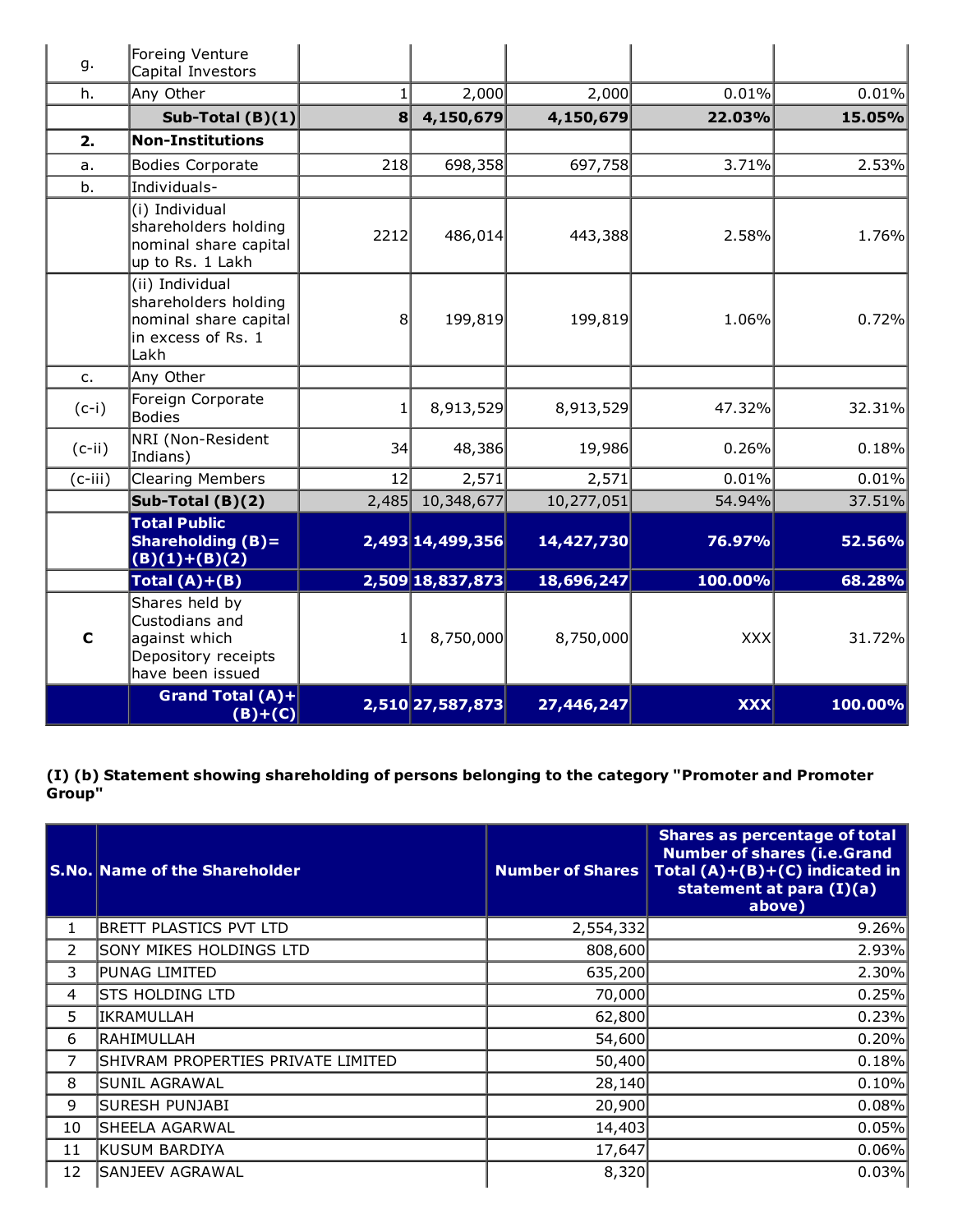| 13 | <b>STP EXIM PRIVATE LIMITED</b> | 5,780     | 0.02%  |
|----|---------------------------------|-----------|--------|
| 14 | IREENGUS EXIM PRIVATE LIMITED   | 5,600     | 0.02%  |
| 15 | ISHEFALI AGRAWAL                | 1,400     | 0.01%  |
| 16 | ITHANWAR DAS                    | 395       | 0.00%  |
|    | <b>TOTAL</b>                    | 4,338,517 | 15.73% |
|    |                                 |           |        |

## (I) (c) Statement showing shareholding of persons belonging to the category "Public" and holding more than 1% of the total number of shares

|   | <b>S.No. Name of the Shareholder</b>        | <b>Number of Shares</b> | <b>Shares as percentage of total</b><br><b>Number of shares (i.e.Grand</b><br>Total $(A)+(B)+(C)$ indicated in<br>statement at para $(I)(a)$<br>above) |
|---|---------------------------------------------|-------------------------|--------------------------------------------------------------------------------------------------------------------------------------------------------|
|   | CORTLAND INVESTMENT LIMITED                 | 8,913,529               | 32.31%                                                                                                                                                 |
| 2 | FID FUNDS (MAURITIUS) LIMITED               | 2,339,000               | 8.48%                                                                                                                                                  |
| 3 | BSMA LIMITED                                | 597,921                 | 2.17%                                                                                                                                                  |
| 4 | SANDSTONE CAPITAL INDIA MASTER FUND LIMITED | 458,624                 | 1.66%                                                                                                                                                  |
| 5 | UBS SECURITIES ASIA LIMITED                 | 446,040                 | 1.62%                                                                                                                                                  |
|   | <b>TOTAL</b>                                | 12,755,114              | 46.23%                                                                                                                                                 |
|   |                                             |                         |                                                                                                                                                        |

## (I) (d) Statement showing details of locked-in-shares

| <b>S.No. Name of the Shareholder</b> |           | Shares as percentage of total<br><b>Number of shares (i.e.Grand</b><br>Number of Shares   Total $(A)+(B)+(C)$ indicated in<br>statement at para (I)(a)<br>above) |
|--------------------------------------|-----------|------------------------------------------------------------------------------------------------------------------------------------------------------------------|
| CORTLAND INVESTMENT LIMITED          | 7,527,273 | 27.28%                                                                                                                                                           |
| <b>TOTAL</b>                         | 7,527,273 | 27.28%                                                                                                                                                           |

# (II) (a) Statement showing details of Depository Receipts (DRs)

| S.No. | <b>Type of Outstanding (ADRs,</b><br><b>GDRs, SDRs etc)</b> | <b>Number of</b><br>outstanding DRs | Number of Shares<br>underlying outstanding<br><b>DRs</b> | <b>Shares underlying</b><br>outstanding DRs as a<br>percentage of total<br>number of shares (i.e.<br>Grand Total $(A)+(B)+$<br>(C) indicated in<br>statement at para (I)<br>(a) above |
|-------|-------------------------------------------------------------|-------------------------------------|----------------------------------------------------------|---------------------------------------------------------------------------------------------------------------------------------------------------------------------------------------|
|       | Global Depository Receipts                                  | 875,000                             | 8,750,000                                                | 31.72%                                                                                                                                                                                |
|       | <b>TOTAL</b>                                                | 875,000                             | 8,750,000                                                | 31.72%                                                                                                                                                                                |
|       |                                                             |                                     |                                                          |                                                                                                                                                                                       |

(II) (b) Statement showing Holding of Depository Receipt (DRs), where underlying shares are in excess of 1% of the total number of shares